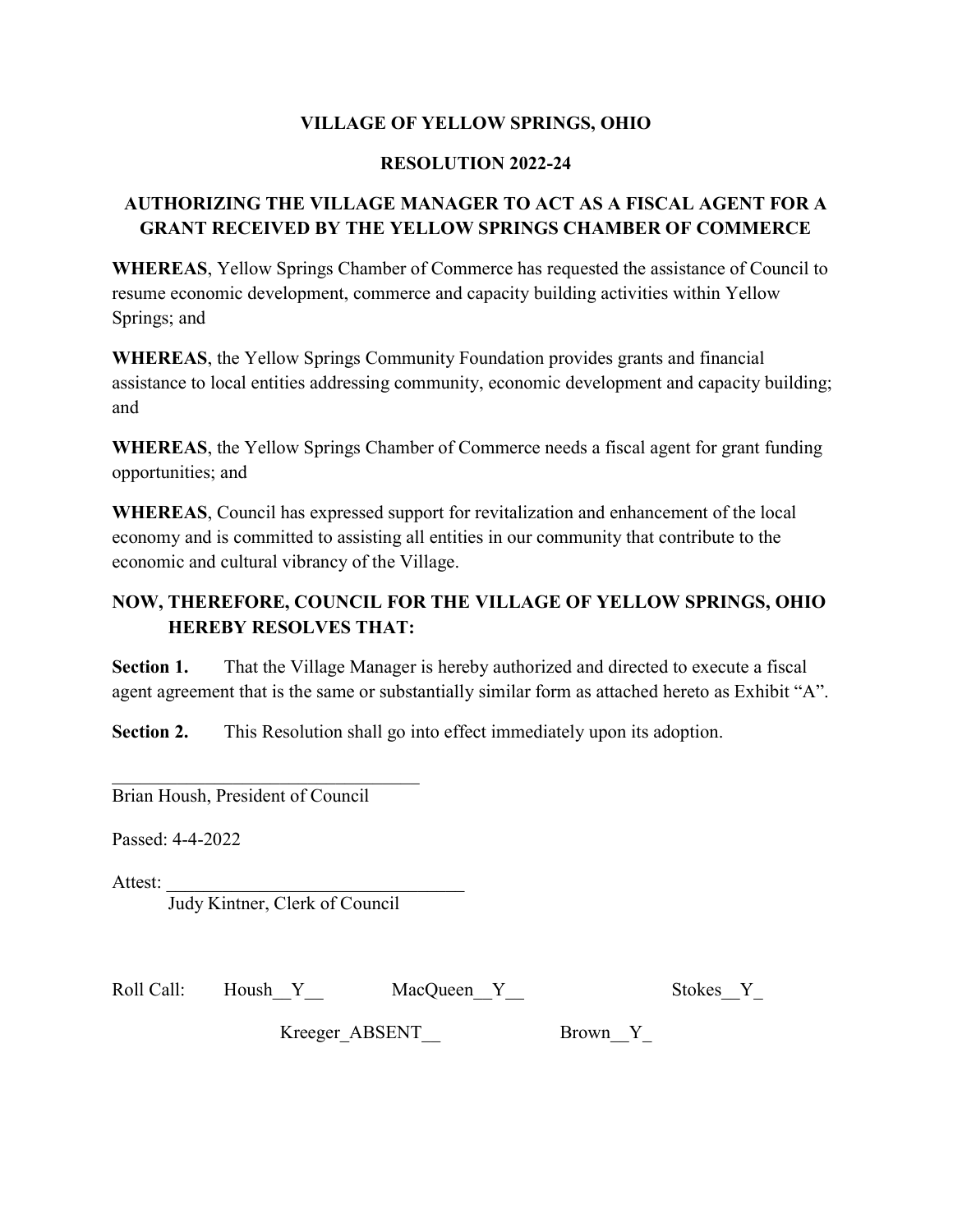#### Exhibit A to Resolution 2022-24

### Fiscal Sponsor Grant Agreement between

(Fiscal Sponsor) and

 $\mathcal{L}_\text{max}$  , where  $\mathcal{L}_\text{max}$  is the set of the set of the set of the set of the set of the set of the set of the set of the set of the set of the set of the set of the set of the set of the set of the set of the se

(Recipient)

On \_\_\_\_\_\_\_\_\_\_(date), \_\_\_\_\_\_\_\_\_\_\_\_\_\_\_\_\_(Sponsor) decided that financial support of the project described in the cover letter accompanying this Agreement will further  $\cdot$  is tax-exempt purposes. Therefore, has created a restricted fund designated for the project, and will grant all amounts that it may deposit to that fund, less any administrative charge as set forth below, to  $(Recipient)$ , subject to the following terms and conditions:

 1. Recipient shall provide the Sponsor with its governing documents, or other documentation, satisfactory to Sponsor, showing Recipient's separate existence as an organization.

 2. Recipient shall use the grant(s) solely for the project described in the accompanying cover letter, and Recipient shall repay to Sponsor any portion of the amount granted which is not used for that project. Any changes in the purposes for which grant funds are spent must be approved in writing by Sponsor before implementation. Sponsor retains the right, if Recipient breaches this Agreement, or if Recipient's conduct of the project jeopardizes Sponsor's legal or tax status, to withhold, withdraw, or demand immediate return of grant funds, and to spend such funds so as to accomplish the purposes of the project as nearly as possible within Sponsor's sole judgment. Any tangible or intangible property, including copyrights, obtained or crated by Recipient as part of this project shall remain the property of Recipient.

 3. Recipient may solicit gifts, contributions and grants to Sponsor, ear-marked for Sponsor's restricted fund for this project. Recipient's choice of funding sources to be approached and the text of Recipient's fund-raising materials may be subject to Sponsor's prior written approval. All grant agreements, pledges, or other commitments with funding sources to support the project via Sponsor's restricted fund shall be executed by Sponsor. The cost of any reports or other compliance measures required by such funding sources shall be borne by Recipient.

4. An administrative charge of  $\qquad$  percent  $\qquad$ %) shall be deducted by Sponsor to defray Sponsor's costs of administering the restricted fund and the grant.

 5. Nothing in this Agreement shall constitute the naming of Recipient as an agent or legal representative of Sponsor for any purpose whatsoever except as specifically and to the extent set forth herein. This Agreement shall not be deemed to create any relationship of agency,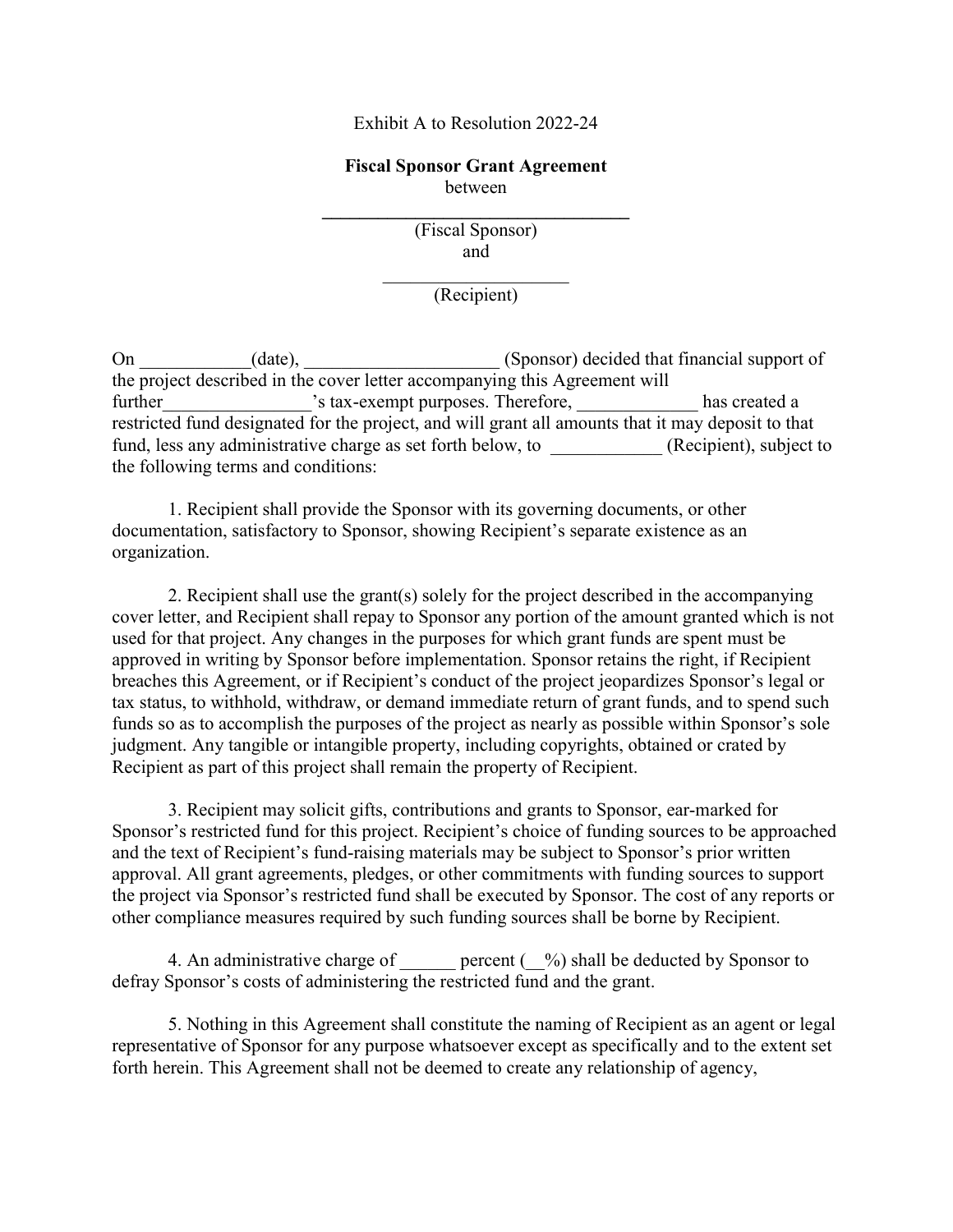partnership, or joint venture between the parties hereto, and Recipient shall make no such representation to anyone.

 6. Recipient shall submit a full and complete report to Sponsor as of the end of Recipient's annual accounting period within which any portion of this grant is received or spent and/or at the completion of the project and a final report three months after the end of the project. The initial report shall be submitted by Recipient no later than three months after the first transfer of funds is completed and then annually until the project is completed. The report shall describe the charitable program/project conducted by the Recipient with the aid of this grant and the expenditures made with grant funds, and shall report on the Recipient's compliance with the terms of this grant.

 7. This grant is not to be used in any attempt to influence legislation with in the meaning of Internal Revenue Code (IRC) Section 501(c) (3). No agreement, oral or written, to that effect has been made between Sponsor and Recipient.

 8. Recipient shall not use any portion of the funds granted herein to participate or intervene in any political campaign on behalf of or in opposition to any candidate for public office, to induce or encourage violation of law or public policy, to cause any private inurnment or improper private benefit to occur, nor to take any other action inconsistent with IRC Section 501(c) (3).

 9. Recipient shall notify Sponsor immediately of any change in (a) Recipient's legal or tax status, and (b) Recipient's executive or key staff responsible for achieving the grant purposes.

 10. Recipient hereby irrevocably and unconditionally agrees, to the fullest extent permitted by law, to defend, indemnify and hold harmless Sponsor, its officers, directors, trustees, employees and agents, from and against any and all claims, liabilities, losses and expenses (including reasonable attorneys' fees) directly, indirectly, wholly or partially arising from or in connection with any act of omission of Recipient, its employees or agents, in applying for or accepting the grant, in expending or applying the funds furnished pursuant to the grant or in carrying out the program or project to be funded or financed by the grant, except to the extent that such claims, liabilities, losses or expenses arise from or in connection with any act or omission of Sponsor, its officers, directors, trustees, employees or agents.

 11. If legal recourse is needed for any dispute between Sponsor and Recipient, both parties agree to use binding arbitration.

 12. This Agreement shall be governed by and construed in accordance with the laws of the State of Ohio, U.S.A. applicable to agreements made and to be performed entirely with in such State.

 13. This Agreement constitutes the entire agreement between the parties with respect to the subject matter hereof. This Agreement many not be amended or modified, except in writing and signed by both parties.